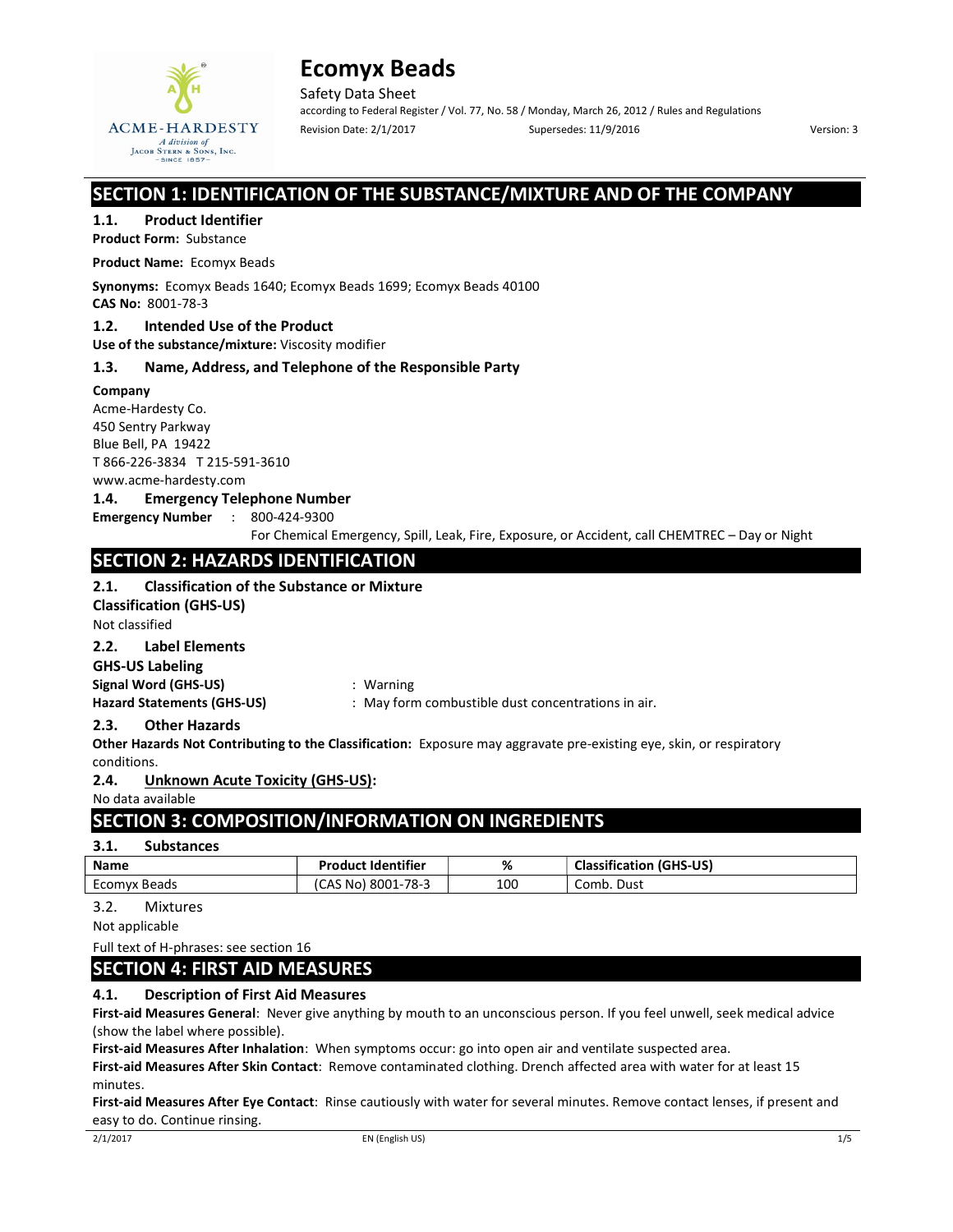Safety Data Sheet according to Federal Register / Vol. 77, No. 58 / Monday, March 26, 2012 / Rules and Regulations

First-aid Measures After Ingestion: Rinse mouth. Do NOT induce vomiting.

## 4.2. Most important symptoms and effects, both acute and delayed

Symptoms/Injuries: Prolonged contact with large amounts of dust may cause mechanical irritation.

Symptoms/Injuries After Inhalation: Dust of the product, if present, may cause respiratory irritation after an excessive inhalation exposure.

Symptoms/Injuries After Skin Contact: Not irritating to skin.

Symptoms/Injuries After Eye Contact: Dust from this product may cause minor eye irritation.

Symptoms/Injuries After Ingestion: May cause nausea, vomiting, and diarrhea.

## 4.3. Indication of Any Immediate Medical Attention and Special Treatment Needed

If medical advice is needed, have product container or label at hand.

## SECTION 5: FIREFIGHTING MEASURES

## 5.1. Extinguishing Media

Suitable Extinguishing Media: Use extinguishing media appropriate for surrounding fire. Carbon dioxide, dry chemical, foam, water spray, sand.

Unsuitable Extinguishing Media: Do not use a heavy water stream. Use of heavy stream of water may spread fire.

### 5.2. Special Hazards Arising From the Substance or Mixture

Fire Hazard: May be combustible at high temperature.

Explosion Hazard: Risk of explosion by shock, friction, fire or other sources of ignition. Risk of explosion if heated under confinement.

Reactivity: Stable at ambient temperature and under normal conditions of use.

### 5.3. Advice for Firefighters

Firefighting Instructions: Exercise caution when fighting any chemical fire.

Protection During Firefighting: Do not enter fire area without proper protective equipment, including respiratory protection.

## SECTION 6: ACCIDENTAL RELEASE MEASURES

### 6.1. Personal Precautions, Protective Equipment and Emergency Procedures

General Measures: Do not allow product to spread into the environment. Avoid generating dust. Can be slippery on hard, smooth walking area.

### 6.1.1. For Non-emergency Personnel

Protective Equipment: Use appropriate personal protection equipment (PPE).

Emergency Procedures: Evacuate unnecessary personnel.

## 6.1.2. For Emergency Responders

Protective Equipment: Equip cleanup crew with proper protection.

Emergency Procedures: Ventilate area.

### 6.2. Environmental Precautions

Prevent entry to sewers and public waters. Avoid release to the environment.

### 6.3. Methods and Material for Containment and Cleaning Up

For Containment: Avoid generation of dust during clean-up of spills. Use a soft bristle brush or conductive rubber or conductive plastic shovel. Use caution, material is sensitive to initiation from sources such as heat, flame, shock, friction, or sparks. Use only non-sparking tools.

Methods for Cleaning Up: Clear up spills immediately and dispose of waste safely.

### 6.4. Reference to Other Sections

See heading 8, Exposure Controls and Personal Protection.

## SECTION 7: HANDLING AND STORAGE

### 7.1. Precautions for Safe Handling

Additional Hazards When Processed: Use care during processing to minimize generation of dust.

Hygiene Measures: Handle in accordance with good industrial hygiene and safety procedures. Wash hands and other exposed areas with mild soap and water before eating, drinking, or smoking and again when leaving work.

### 7.2. Conditions for Safe Storage, Including Any Incompatibilities

Storage Conditions: Store in a dry, cool and well-ventilated place. Keep container closed when not in use.

Storage Temperature: In bulk, store at about 5-10°C above melting point or at ambient temperature.

Storage Area: Temperature higher than necessary degrades quality at rates dependent on time and temperature of exposure. Special Rules on Packaging: Stainless steel preferred for storage.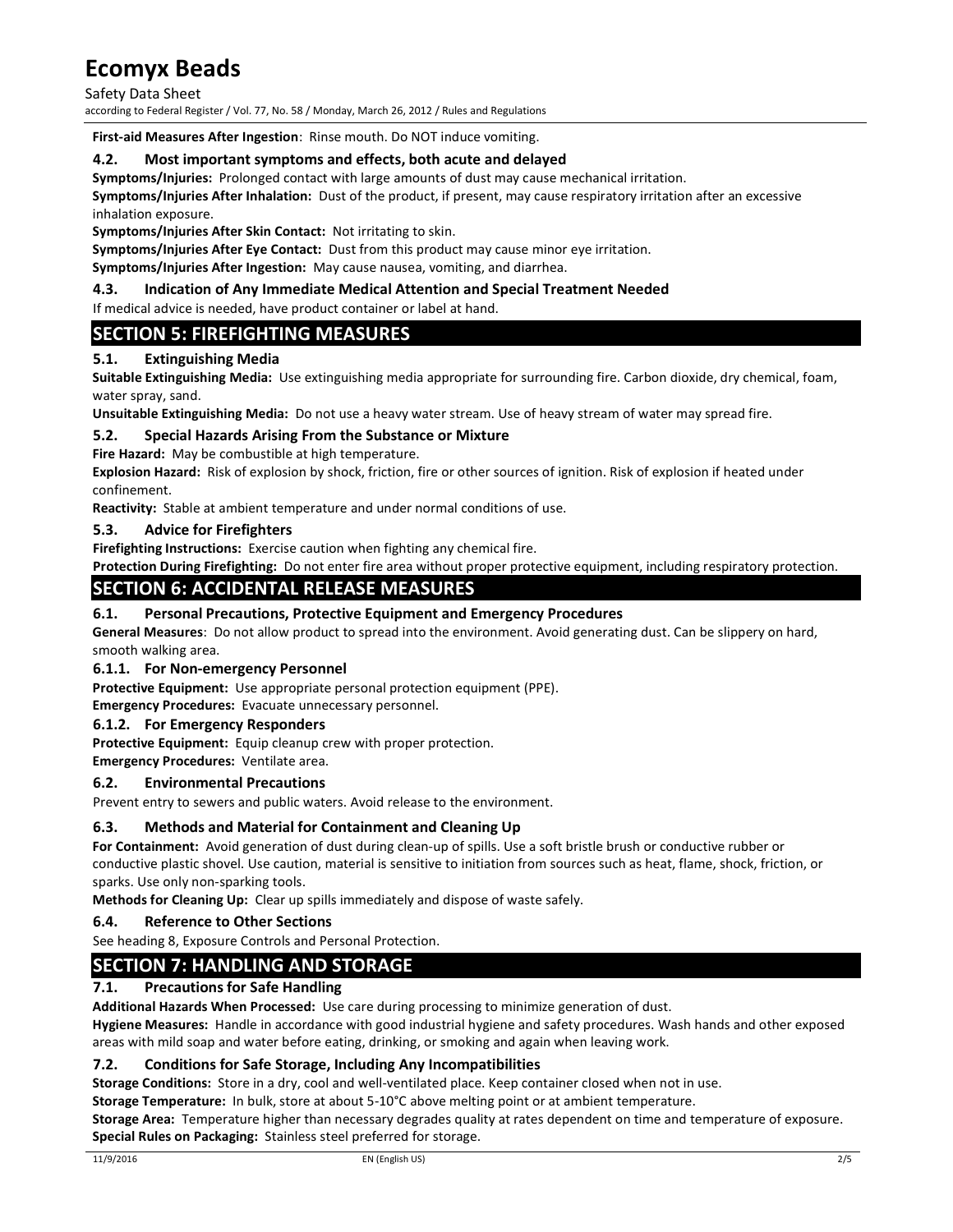### Safety Data Sheet

according to Federal Register / Vol. 77, No. 58 / Monday, March 26, 2012 / Rules and Regulations

Incompatible Products: Strong acids. Strong bases. Strong oxidizers.

Storage Temperature: In bulk, store at about 5-10°C above melting point or at ambient temperature.

Storage Area: Temperature higher than necessary degrades quality at rates dependent on time and temperature of exposure. Special Rules on Packaging: Stainless steel preferred for storage.

## 7.3. Specific End Use(s) Thickener in lithium grease, emulsion in personal care applications

# SECTION 8: EXPOSURE CONTROLS/PERSONAL PROTECTION

## 8.1. Control Parameters

No Occupational Exposure Limits (OELs) have been established for this product or its chemical components.

### 8.2. Exposure Controls

| <b>Appropriate Engineering Control:</b> |  |  |
|-----------------------------------------|--|--|
| Darconal Drotactiva Fauinmant           |  |  |

- Is ending the Engineering container in the controls of the Controls of the Controls of the Controls of the Controls of the Controls of the Controls of the Controls of the Controls of the Controls of the Controls of the Con
- Personal Protective Equipment : Gloves. Protective goggles. Dust formation: dust mask.



Hand Protection : Rubber gloves.

- 
- Eye Protection : Chemical goggles or safety glasses.
- Respiratory Protection : When manufacturing or handling product in large quantities and dusts or particulates may be generated, maintain airborne concentrations below recommended limits. Workplace risk assessments should be completed before specifying and implementing respirator usage. NIOSH/MSHA approved respirators for protection should be used if respirators are found to be necessary.

### Other Information : When using, do not eat, drink or smoke.

## SECTION 9: PHYSICAL AND CHEMICAL PROPERTIES

| 9.1.<br><b>Information on Basic Physical and Chemical Properties</b> |                                   |
|----------------------------------------------------------------------|-----------------------------------|
| <b>Physical State</b>                                                | : Solid                           |
| Appearance                                                           | : Flakes. White powder.           |
| Odor                                                                 | : Hardened vegetable oil.         |
| <b>Odor Threshold</b>                                                | : No data available               |
| pН                                                                   | : No data available               |
| <b>Relative Evaporation Rate (butylacetate=1)</b>                    | : No data available               |
| <b>Melting Point</b>                                                 | $: 84 - 88 °C (183.2 - 190.4 °F)$ |
| <b>Freezing Point</b>                                                | : No data available               |
| <b>Boiling Point</b>                                                 | : > 300 °C (572 °F)               |
| <b>Flash Point</b>                                                   | : > 310 °C (590°F)                |
| <b>Auto-ignition Temperature</b>                                     | : No data available               |
| <b>Decomposition Temperature</b>                                     | : No data available               |
| Flammability (solid, gas)                                            | : No data available               |
| <b>Vapor Pressure</b>                                                | : $3.81E-34$ Pa at 20 °C.         |
| <b>Relative Vapor Density at 20 °C</b>                               | : No data available               |
| <b>Relative Density</b>                                              | : $\approx$ 99 @ 25 °C            |
| <b>Specific Gravity</b>                                              | : 0.93 g/cm <sup>3</sup> @25°C    |
| Solubility                                                           | : Water: < 0.05 mg/l @20°C        |
|                                                                      | Ether: Soluble                    |
|                                                                      | Organic solvent: Soluble          |
| Log Pow                                                              | : No data available               |
| Log Kow                                                              | : No data available               |
| <b>Viscosity, Kinematic</b>                                          | : No data available               |
| <b>Viscosity, Dynamic</b>                                            | : No data available               |
| <b>Explosive Properties</b>                                          | : No data available               |
|                                                                      |                                   |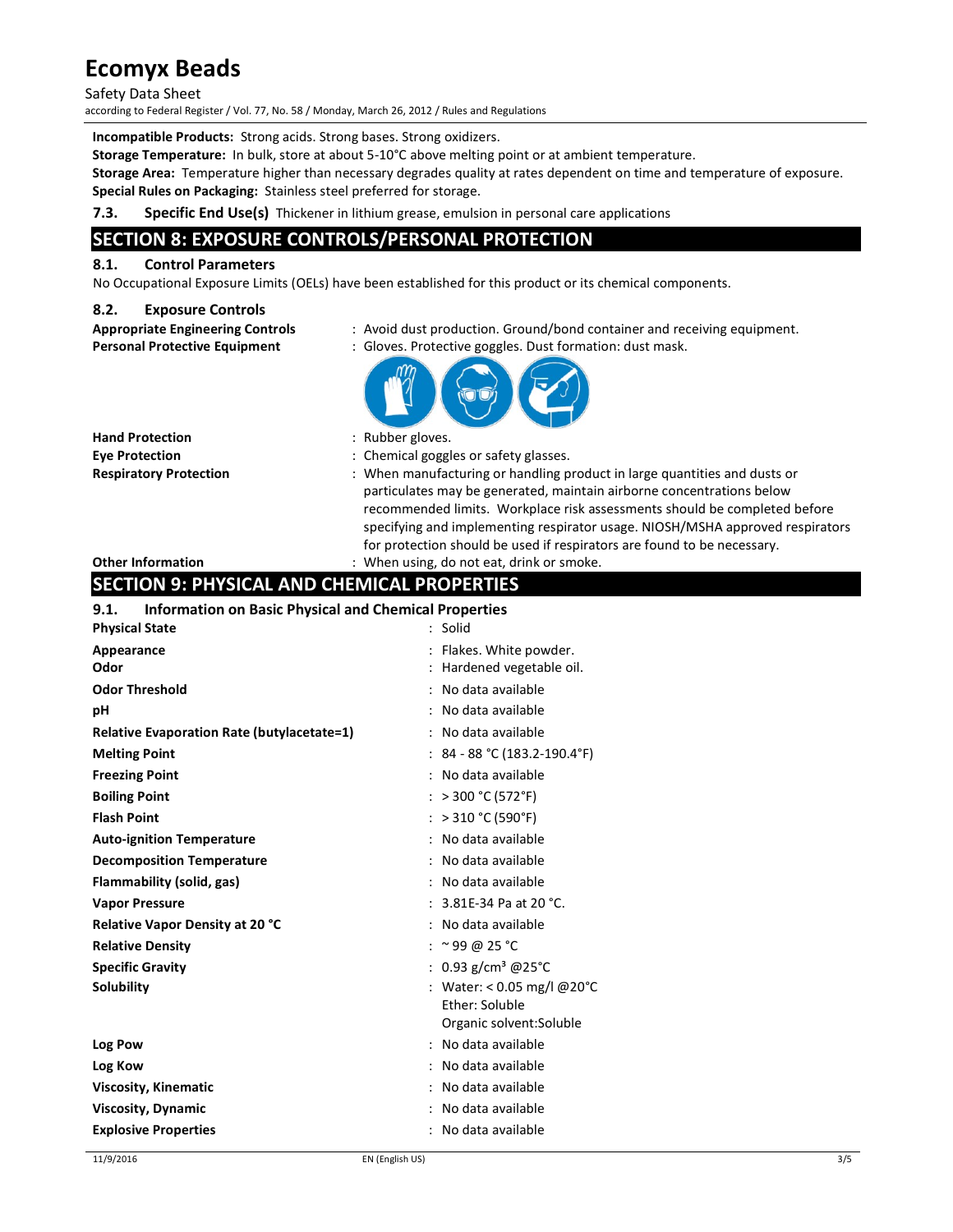#### Safety Data Sheet according to Federal Register / Vol. 77, No. 58 / Monday, March 26, 2012 / Rules and Regulations

|  | <b>Oxidizing Properties</b> |
|--|-----------------------------|
|--|-----------------------------|

Explosive Limits **Explosive Limits Explosive Limits Explosive Limits Explosive Limits Explosive Limits Explosive Limits Explosive Limits Explosive Limits Explosive Limits Explosive Limits Explosive Limi** 

: No data available

### 9.2. Other Information No additional information available

# SECTION 10: STABILITY AND REACTIVITY

10.1 Reactivity: Stable at ambient temperature and under normal conditions of use

10.2 Chemical Stability: Risk of explosion by shock, friction, fire or other sources of ignition. Risk of explosion if heated under confinement.

10.3 Possibility of Hazardous Reactions: Hazardous polymerization will not occur.

10.4 Conditions to Avoid: Avoid creating or spreading dust. Avoid ignition sources.

10.5 Incompatible Materials: Strong acids. Strong bases. Strong oxidizers.

10.6 Hazardous Decomposition Products: Carbon oxides (CO, CO2).

## SECTION 11: TOXICOLOGICAL INFORMATION

### 11.1. Information On Toxicological Effects

Acute Toxicity : Not classified

Ecomyx Beads (8001-78-3) LD50 Oral Rat  $> 10 \text{ g/kg}$ 

Skin Corrosion/Irritation: Not classified

Serious Eye Damage/Irritation: Not classified

Respiratory or Skin Sensitization: Not classified Germ Cell Mutagenicity: Not classified Carcinogenicity: Not classified

Reproductive Toxicity: Not classified Specific Target Organ Toxicity (Single Exposure): Not classified

Specific Target Organ Toxicity (Repeated Exposure): Not classified

Aspiration Hazard: Not classified

Symptoms/Injuries After Inhalation: Dust of the product, if present, may cause respiratory irritation after an excessive inhalation exposure.

Symptoms/Injuries After Skin Contact: Not irritating to skin.

Symptoms/Injuries After Eye Contact: Dust from this product may cause minor eye irritation.

Symptoms/Injuries After Ingestion: May cause nausea, vomiting, and diarrhea.

# SECTION 12: ECOLOGICAL INFORMATION

### 12.1. Toxicity

| > 10000 mg/l (Exposure time: 96 h - Species: Brachydanio rerio) |  |  |
|-----------------------------------------------------------------|--|--|
| <b>Persistence and Degradability</b><br>12.2.                   |  |  |
| <b>Ecomyx Beads</b>                                             |  |  |
| Readily biodegradable in water.                                 |  |  |
| <b>Bioaccumulative Potential</b><br>12.3.                       |  |  |
| <b>Ecomyx Beads</b>                                             |  |  |
| <b>Bioaccumulative Potential</b><br>Not established.            |  |  |
|                                                                 |  |  |

### 12.4. Mobility in Soil No additional information available

12.5. Other Adverse Effects

No additional information available

## SECTION 13: DISPOSAL CONSIDERATIONS

### 13.1. Waste treatment methods

Waste Disposal Recommendations: Dispose of waste material in accordance with all local, regional, national, and international regulations.